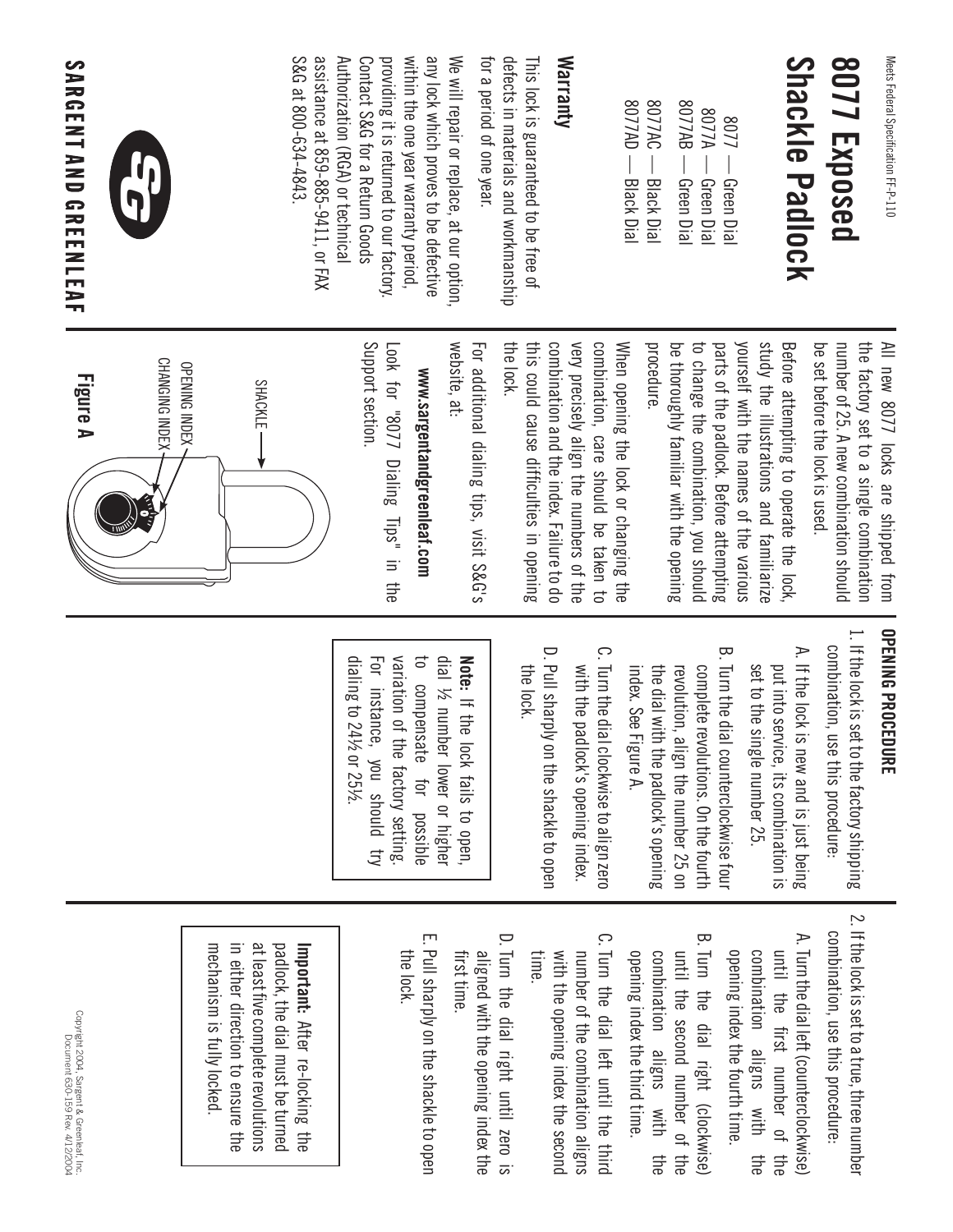## **CHANGING PROCEDURE CHANGING PROCEDURE**

- 1. Using the existing combination, open 1. Using the existing combination, open PROCEDURE. the lock as descirbed in the OPENING the lock as descirbed in the OPENING
- 2. Use the screwdriver end of the change 2. Use the screwdriver end of the change comes to a complete stop. screw (Figure C) clockwise until it comes to a complete stop. screw (Figure C) clockwise until it key (Figure B) to turn the cover locking key (Figure B) to turn the cover locking
- 3. Remove the padlock's rear cover plate 3. Remove the padlock's rear cover plate by sliding it upward. by sliding it upward.
- 4. Turn the padlock's cover locking screw 4. Turn the padlock's cover locking screw counterclockwise, backing it out of does not have a positive stop. does not have a positive stop. the lock body as far as possible. It the lock body as far as possible. It counterclockwise, backing it out of
- 5. Close the shackle. 5. Close the shackle.
- 6. Cover the opening index mark with a 6. Cover the opening index mark with a prevent the possibility of dialing the small piece of tape or your thumb to numbers to the opening index. numbers to the opening index. prevent the possibility of dialing the small piece of tape or your thumb to
- 7. Dial the existing combination to the 7. Dial the existing combination to the changing procedure. combination, including the last turn changing index. All numbers of the to zero, are used in the combination changing procedure. to zero, are used in the combination combination, including the last turn changing index. All numbers of the
- A. If the lock is new and just being A. If the lock is new and just being Do not pull on the shackle. the changing index the first time stopping when zero is aligned with (clockwise) one-half revolution the fourth time. Turn the dial right 25 aligns with the changing index dial left (counterclockwise) unti 25 is the combination. Turn the put into service, the single number the changing index the first time. stopping when zero is aligned with (clockwise) one-half revolution, the fourth time. Turn the dial right 25 aligns with the changing index dial left (counterclockwise) until 25 is the combination. Turn the put into service, the single number not pull on the shackle.



- B. If the lock is set on any other B. If the lock is set on any other procedure given for opening the combination, changing index. changing index. lock, but dial the numbers to the lock, but dial the numbers to the procedure given for opening the combination, use the same use the same
- $\infty$ 8. Use the elbow of the change key (Figure . Use the elbow of the change key (Figure back of the lock (Figure C) clockwise B) to turn the key hole screw on the repeat the procedure in step 7. repeat the procedure in step 7. to the open position. If it will not turn, to the open position. If it will not turn, back of the lock (Figure C) clockwise B) to turn the key hole screw on the
- م 9. Insert the change key (tip first) into Insert the change key (tip first) into one-quarter turn. seated when the tab on the key is fully the lock. The change key is properly the change key hole in the back of one-quarter turn. inside the lock. Turn the key clockwise inside the lock. Turn the key clockwise seated when the tab on the key is fully the lock. The change key is properly the change key hole in the back of
- A. Turn the dial left until the first 10. Set the new combination as follows: 10. Set the new combination as follows:  $\blacktriangleright$ Turn the dial left until the first aligns with the changing index the<br>fourth time. number of the new combinaiton aligns with the changing index the number of the new combinaiton



- B. Turn the dial right until the second B. Turn the dial right until the second third time. aligns with the changing index the number of the new combination aligns with the changing index the number of the new combination
- C. Turn the dial left until the third Ω. Turn the dial left until the third aligns with the changing index the<br>second time. number of the new combination aligns with the changing index the number of the new combination
- D. Turn the dial clockwise until zero D. Turn the dial clockwise until zerc aligns with the changing index the first time. aligns with the changing index the
- 11. Once the new combination is<br>set and zero is aligned with the 11. Once the new combination is and remove. Do not turn the key hole changing index, turn the change key screw at this time counterclockwise one-quarter turn screw at this time. and remove. Do not turn the key hole counterclockwise one-quarter turn changing index, turn the change key set and zero is aligned with the

have set the new combination correctly. not turn it. If the key will fully insert, you not turn it. If the key will fully insert, you change key fully into the lock, but do change key fully into the lock, but do as directed in Step 10. Re-insert the as directed in Step 10. Re-insert the completely re-dial the new combination completely re-dial the new combination the combination, you should once again the combination, you should once again Note: To ensure you have correctly set **Note:** To ensure you have correctly set have set the new combination correctly.

- 12. Remove the change key and again 12. Remove the change key and again position, and close the shackle. turn the key hole screw to the closed the final turn to zero) to the changing dial the new combination (including position, and close the shackle. turn the key hole screw to the closed index. Using the change key elbow, the final turn to zero) to the changing dial the new combination (including) index. Using the change key elbow
- 13. If the key hole screw will not return to 13. If the key hole screw will not return to index and try again. has been incorrectly dialed. Re-dia the closed position, the combination index and try again. the combinaiton to the changing the combinaiton to the changing has been incorrectly dialed. Re-dial the closed position, the combination
- 14. Remove the tape or your thumb from 14. Remove the tape or your thumb from PROCEDURE, and pull sharply on the combination to the opening index the opening index. Dial the new schackle to open the lock. schackle to open the lock. PROCEDURE, and pull sharply on the following the steps in the OPENING following the steps in the OPENING combination to the opening index the opening index. Dial the new
- 15. Turn the cover locking screw clockwise 15. Turn the cover locking screw clockwise until it comes to a complete stop. until it comes to a complete stop.
- 16. Slide the rear cover into place 16. Slide the rear cover into place.
- 17. Turn the lock's cover locking screw 17. Turn the lock's cover locking screw counterclockwise as far as possible Close the shackle. Close the shackle. counterclockwise as far as possible.
- 18. After any combination change, it 18. After any combination change, it is advisable to operate the lock at into service. least three times before putting it least three times before putting it is advisable to operate the lock at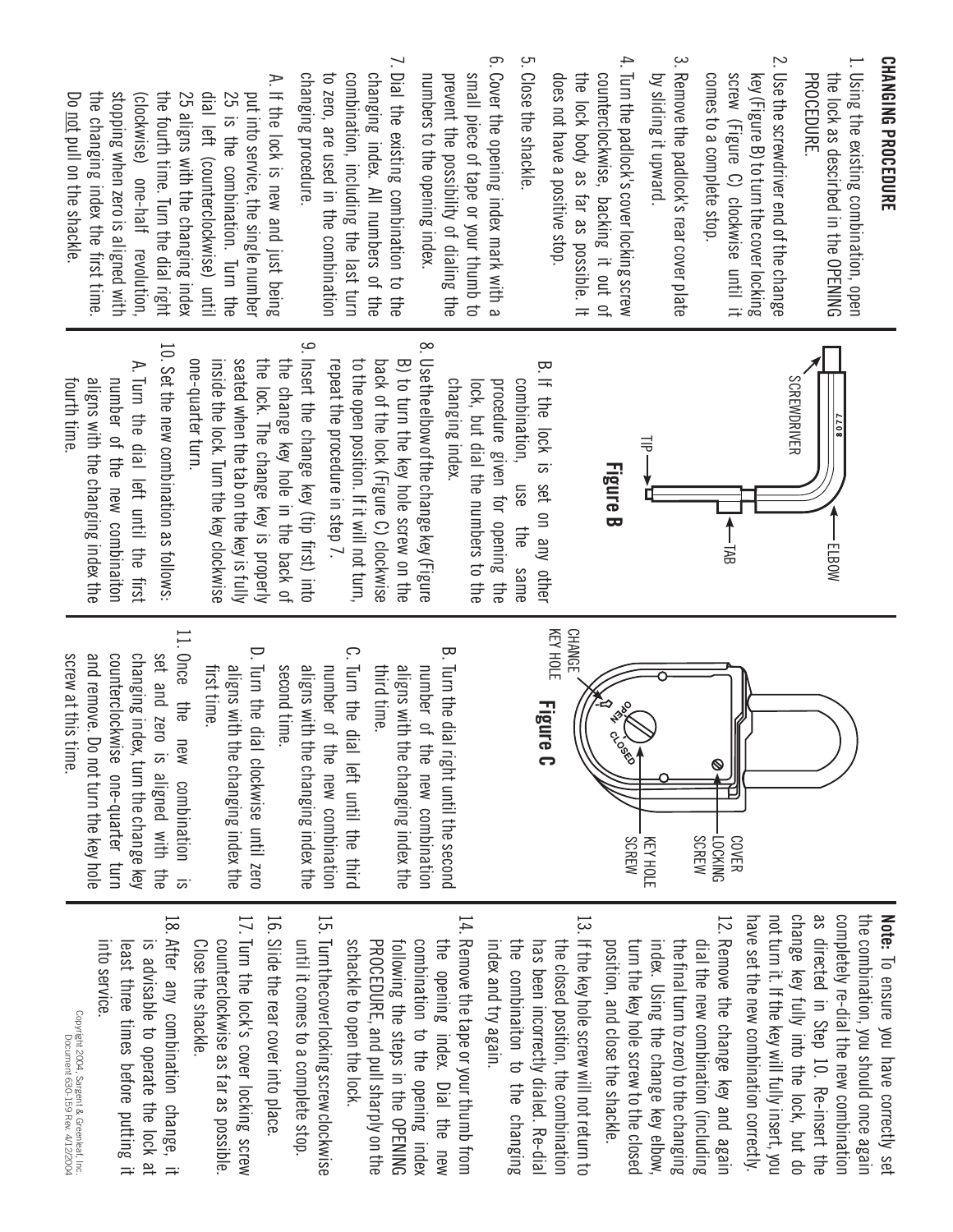### SERVICE PROCEDURE

#### ISSUE DATE: June 1, 1992

#### 8077 PADLOCK COMBINATION RECOVERY

A lost combination for an 8077 padlock can be recovered if the following conditions exist:

- The cover is removed from the padlock. 1.
- $2.$ The shutter control screw is rotated so the change key hole is open and not blocked by the change key hole shutter (see Figure 1).

If either of these two conditions is not met, the lock should be discarded and replaced with a new 8077. Combination recovery techniques which involve drilling holes or removing the inside cover are not acceptable. The 8077 is designed to show evidence of forced entry, so any procedure which leaves marks or holes  $-$  even though they may be repaired - is not allowed. Repair parts are not available from S&G for any version of the 8077 padlock.



Figure 1

A standard 8077 change key and a special reset key (Figure 2) are required to perform the combination recovery procedure.



#### R O c. Е D -U RЕ

• Step  $1$  – Insert end **A** of the reset key through the change key hole, and keep the tip of the key in contact with the #3 wheel as you slowly rotate the padlock dial counterclockwise.

• Step 2 – When the change key opening in the wheel passes underneath the tip of the reset key, the key will move into the lock until the first depth mark is just barely outside the lock body (Figure 3).



 $\bullet$  Step 3 – Turn the reset key clockwise ninety degrees. You should feel a slight release of tension in the wheel mechanism. Again rotate the padlock dial counterclockwise.

Note: If the dial will not move more than a number or two, the tip of the reset key is not in the change key opening of the wheel. If this happens, pull the key out of the lock just until you can move the dial counterclockwise, then apply light inward pressure on the key as you continue to rotate the dial counterclockwise. Pick up the procedure at Step 2.

• Step  $4$  – When the change key opening in the  $\text{#2}$ wheel passes underneath the tip of the change key, the key will move into the lock until the second depth mark is just barely outside the lock body.

• Step 5 - Turn the reset key clockwise ninety degrees. You should feel a slight release of tension in the wheel mechanism. Again rotate the padlock dial counterclockwise.

Note: If the dial will not move more than a number or two, the tip of the reset key is not in the change key opening of the 2 wheel. If this happens, pull the key out of the lock just far enough to allow you to rotate the dial counterclockwise. Pick up the procedure at Step 4.

(continued on the reverse side)

Sargent & Greenleaf One Security Drive, Nicholasville, Kentucky 40356  $(606) 885 - 9411$ FAX (606) 885-3063

Copyright 1992, Sargent & Greenleaf Inc.